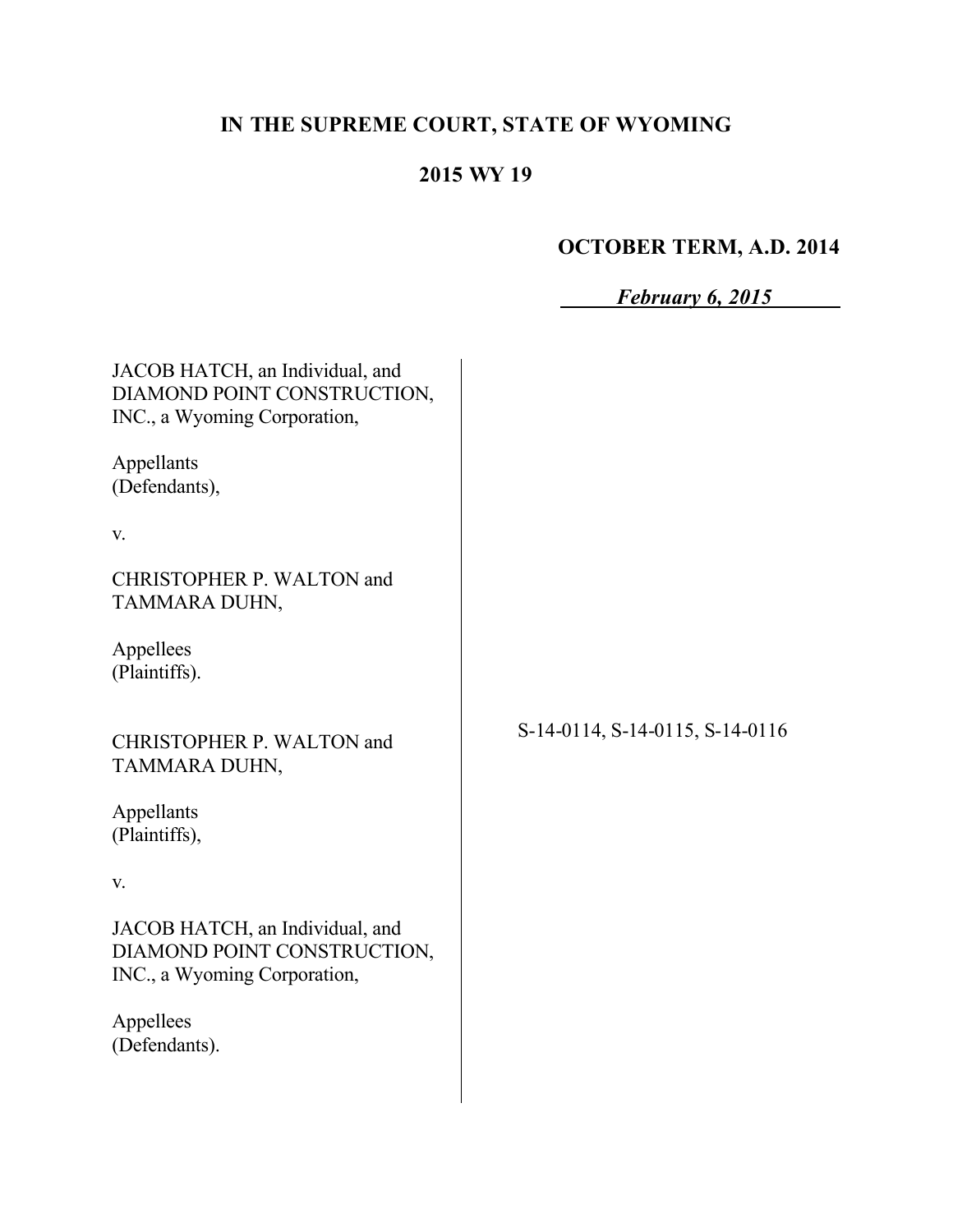CHRISTOPHER P. WALTON and TAMMARA DUHN,

Appellants (Plaintiffs),

v.

JACOB HATCH, an Individual, and DIAMOND POINT CONSTRUCTION, INC., a Wyoming Corporation,

Appellees (Defendants).

### *Appeal from the District Court of Johnson County The Honorable William J. Edelman, Judge*

# *Representing Jacob Hatch and Diamond Point Construction, Inc.:*

Jeffrey J. Gonda and Amanda K. Roberts of Lonabaugh and Riggs, LLP, Sheridan, Wyoming. Argument by Ms. Roberts.

## *Representing Christopher P. Walton and Tammara Duhn:* Nathaniel S. Hibben of Doby & Hibben, Torrington, Wyoming

# *Before BURKE, C.J., and HILL, KITE, DAVIS, JJ.\**

*\*After this matter was taken under advisement, Justice Fox discovered she had a conflict and on October 22, 2014, she recused herself. Therefore, pursuant to the Wyoming Constitution, Art. 5, § 4(a), this matter was decided by a quorum of the Court.*

**NOTICE: This opinion is subject to formal revision before publication in Pacific Reporter Third. Readers are requested to notify the Clerk of the Supreme Court, Supreme Court Building, Cheyenne, Wyoming 82002, of any typographical or other formal errors so that correction may be made before final publication in the permanent volume.**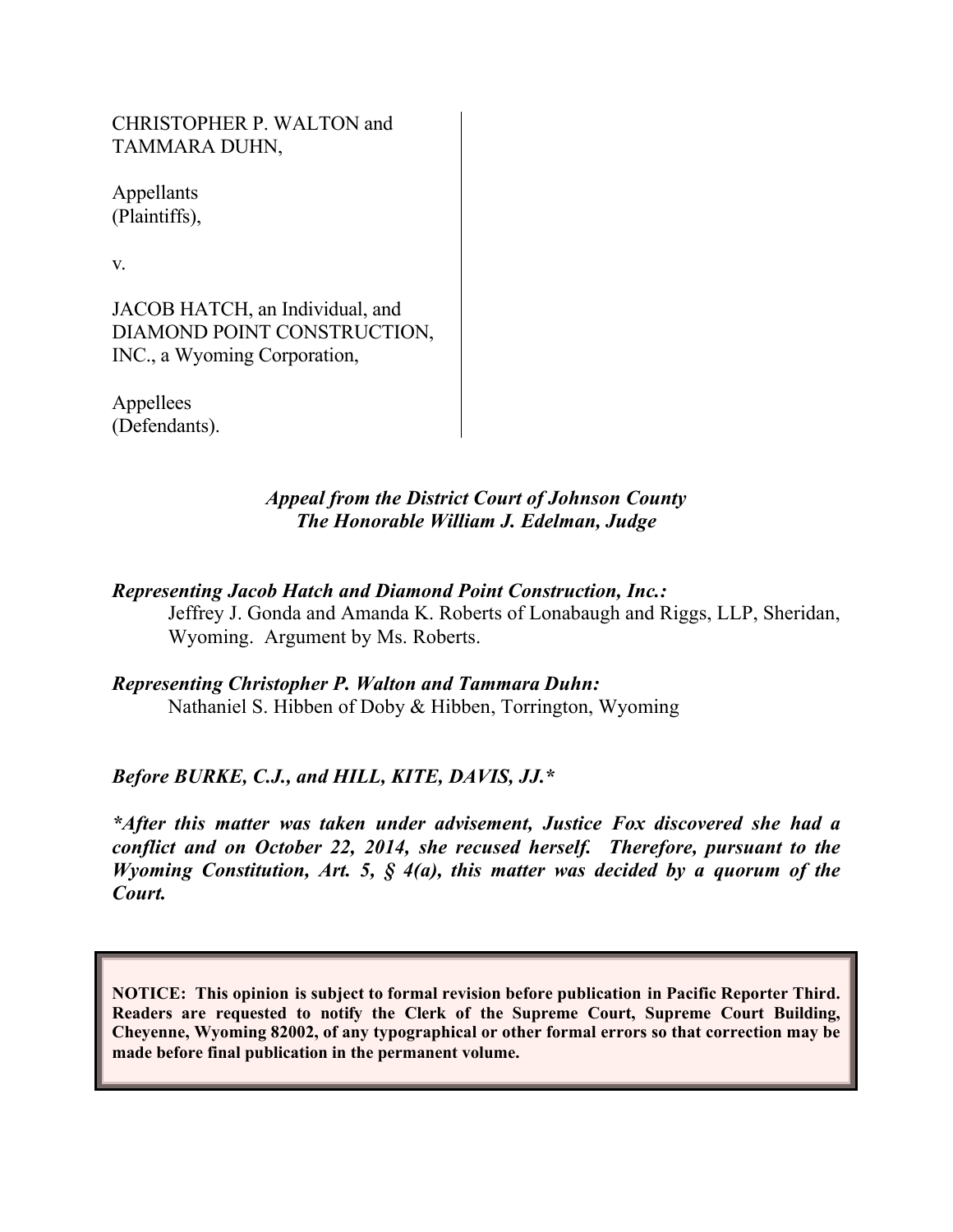### **DAVIS**, Justice.

[¶1] Christopher Walton and Tammara Duhn (Walton and Duhn) hired Jacob Hatch and his Buffalo, Wyoming construction company, Diamond Point Construction (collectively, Hatch), as the general contractor to build a custom home in the Powder Horn subdivision in Sheridan County. Unguided by a written contract, their relationship deteriorated, and Walton and Duhn sued Hatch and recovered a judgment. In No. S-14- 0114, Hatch challenges the damages the district court awarded to Walton and Dunn. In Nos. S-14-0115 and 0116, Walton and Duhn challenge the district court's denial of a request for attorney fees.<sup>1</sup> We reverse and remand on the two damages issues raised by Hatch, and we affirm the portion of the decision denying an award of attorney fees.

#### **ISSUES**

[¶2] The two issues raised by Hatch can be summarized as follows:

I. Did the district court err in calculating the damages that Walton and Duhn suffered as a result of Hatch's improper billing practices when it subtracted the amounts that should have been billed from the amounts Hatch actually billed, without taking into account that Walton and Duhn never paid the full amount billed?

II. Did the district court err in finding liability and awarding damages for breach of an implied warranty that the Walton and Duhn home would be built in a workmanlike manner?

The issue raised by Walton and Duhn can be best summarized by the following question:

I. Did the district court err in denying Walton's and Duhn's application for attorney fees, which was premised on the so-called "punitive damages exception" to the American rule that parties must pay their own attorney fees unless a contract or statute allows recovery?

## **FACTS**

<sup>&</sup>lt;sup>1</sup> Walton and Duhn filed two notices of appeal, which resulted in the docketing of two separately numbered cases. The first was filed to challenge the district court's failure to rule on their application for fees. The second was from the court's eventual denial of that application.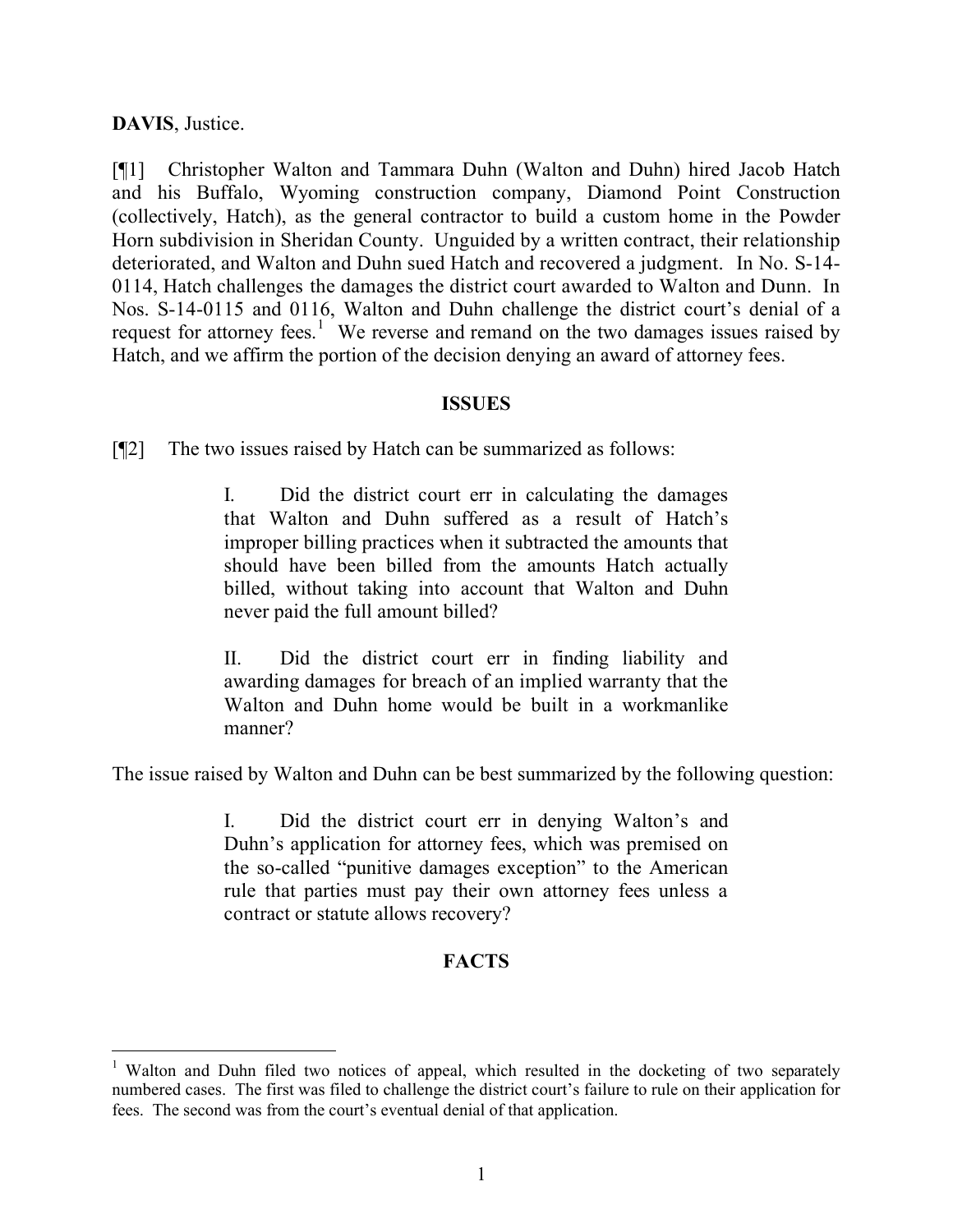[¶3] Sometime in mid-2007, Walton and Duhn obtained house plans prepared by an architect from the internet. The plans seemed well-suited to their sloping home site because they would allow all family members to live comfortably on the main floor, and they would permit the home to be oriented on the site so as to regulate its exposure to wind and sunlight. A friend recommended Hatch as the general contractor, so they contacted him and began to plan the construction of their home with him. After Walton and Duhn decided on changes they wanted made to the stock plans and specifications, Hatch incorporated them into sketches and had a local draftsman revise the plans accordingly.

[¶4] Hatch drew up two proposed written contracts, one in which he would agree to build the home for a definite price, and one in which he would agree to build it for his cost plus 13%. Walton and Duhn would not sign either one. Nevertheless, construction began, evidently with both parties believing that Hatch would bill Walton and Duhn on a "cost-plus" basis.

[¶5] To Walton and Duhn, that vague arrangement meant that Hatch would bill them for the amounts of invoices submitted to Hatch by various subcontractors and providers of construction materials, plus an additional charge of 13% of the total. To their understanding, the 13% would be Hatch's only profit. In Hatch's mind, however, his costs included a 10% markup on the subcontractors' and materialmen's invoices, which would cover his overhead on office expenses, insurance, fuel, and other expenses related to the use of company vehicles and other equipment.<sup>2</sup> The  $13\%$  would then be calculated on the total of the invoices and the 10% markup.

[¶6] Although the parties disagreed as to whether Hatch ever communicated his understanding of the term "costs" to Walton and Duhn, portions of the record indicate that he did not. For instance, Hatch did not expressly define that term in the draft unsigned written "cost plus" contract he submitted to Walton and Duhn. More importantly, he engaged in deceptive billing practices which came to be the primary source of the friction that eventually ended the relationship and set the course of litigation that was to follow.

[¶7] Hatch instructed his bookkeeper to mark the invoices received from each individual subcontractor and materialman up by 10%. However, that markup was not separately set out in any clear and obvious manner in the bills Hatch submitted. Furthermore, when Walton and Duhn requested copies of the invoices submitted to Hatch by the subcontractors and material providers, he provided recreated or fabricated

<sup>&</sup>lt;sup>2</sup> A wealth of testimony indicated that such is a standard practice in the construction industry, and one that is necessary if a contractor wishes to remain solvent.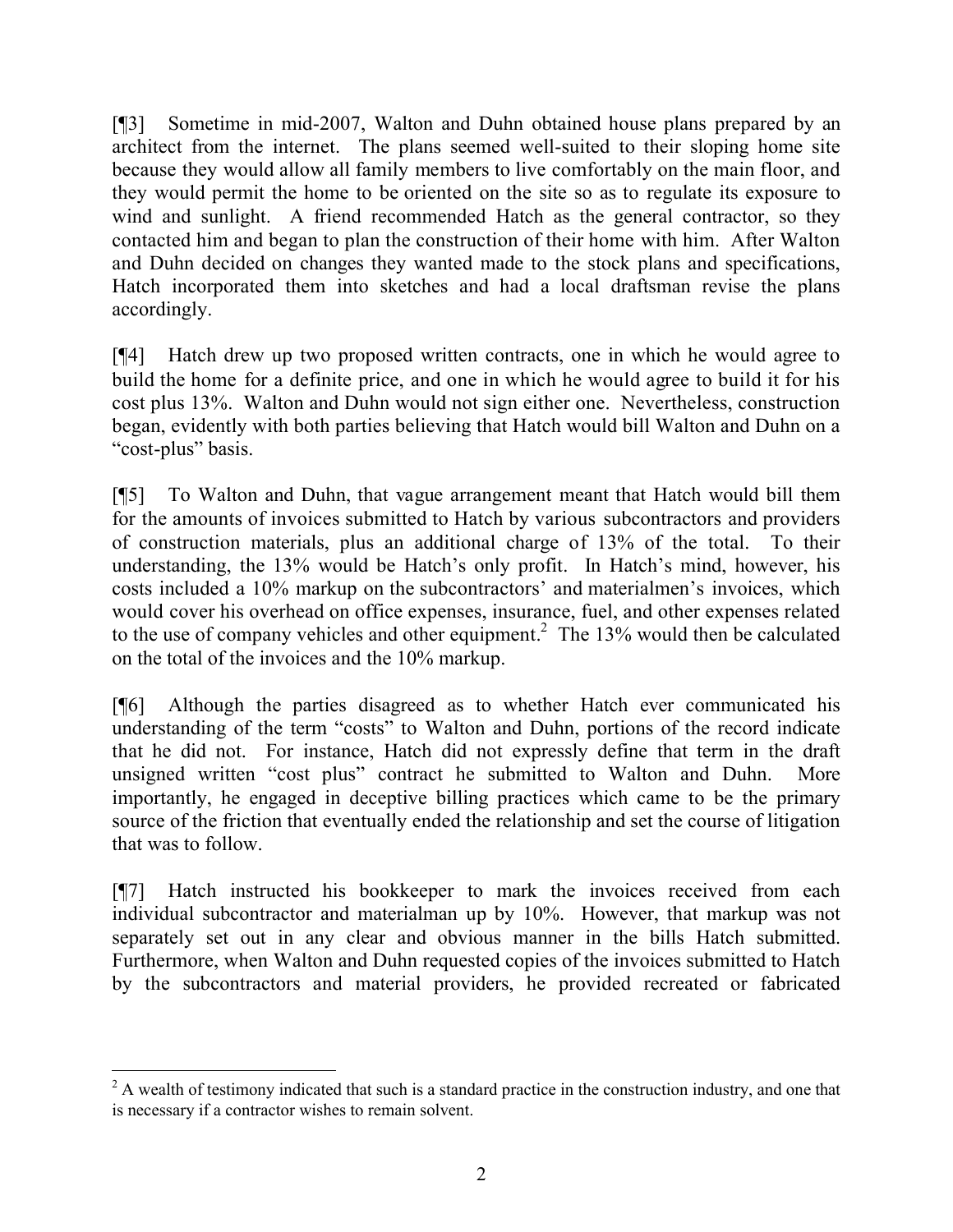substitutes, most often using accurate simulations of each company's letterhead and billing forms, but with 10% added to what had been charged on the original invoices.<sup>3</sup>

[¶8] Walton and Duhn eventually discovered that Hatch was billing them for what, in their minds, was more than they had agreed to pay for their home's construction. As a result, they began to pay some of the subcontractors directly, and they began to question Hatch's calculations of what they owed other subcontractors and material providers. They withheld payment for any amounts they disputed.

[¶9] By the end of July 2008, the dispute over what Walton and Duhn owed Hatch led him to terminate his and Diamond Point Construction's involvement in the project before the house was finished. He made arrangements for Walton and Duhn to deal directly with the subcontractors who were to complete the structure.

[¶10] Walton and Duhn sued Hatch in the district court for Sheridan County on September 8, 2011. They made claims of breach of contract (both in billing and in construction of the house), conversion, unjust enrichment, fraud, and breach of warranty. Hatch's answer and counterclaim asserted that there had been no meeting of the minds between the parties as to the terms of any oral contract<sup>4</sup> and that Walton and Duhn suffered no damages because they owed him money for the work he had done. Hatch alleged that they had withheld payment of a substantial portion of the amounts billed in the final invoice he submitted to them. He counterclaimed, contending that when all was taken into account, Walton and Duhn had been unjustly enriched by at least \$28,935.83.

[¶11] On November 12, 2013, after considering the testimony and exhibits presented at a two-day bench trial in mid-September of that year, the district court issued *Findings of Fact, Conclusions of Law and Judgement* [sic]. It attached a spreadsheet it had created which identified, by Hatch's invoice numbers, his charges to Walton and Duhn, what he actually paid to subcontractors and materialmen for the charged items, his 13% contractor's fee, and the difference between the two.

[¶12] Chief among the district court's determinations is that Hatch and Walton and Duhn were bound by an oral contract that required Hatch to build the home for 13% above what he paid for materials and to subcontractors. The court also determined that Hatch had billed Walton and Duhn for more than the agreed price, and that he committed fraud by misrepresenting the amounts of the invoices he received from suppliers and subcontractors. It found that Hatch billed Walton and Duhn a total of \$628,264.43, but

 $\overline{a}$ <sup>3</sup> The record does not indicate whether Hatch ordered his bookkeeper to create the fictional invoices or whether she came up with the idea herself. That question is of little moment to this appeal, however, because Hatch conceded that his construction company knowingly submitted the simulations when Walton and Duhn requested the originals, and that Hatch assured them he was providing the originals.

<sup>&</sup>lt;sup>4</sup> Although the pleading is less than clear on this point, it appears that Hatch was referring to what he later characterized as the parties' differing interpretations of the term "cost."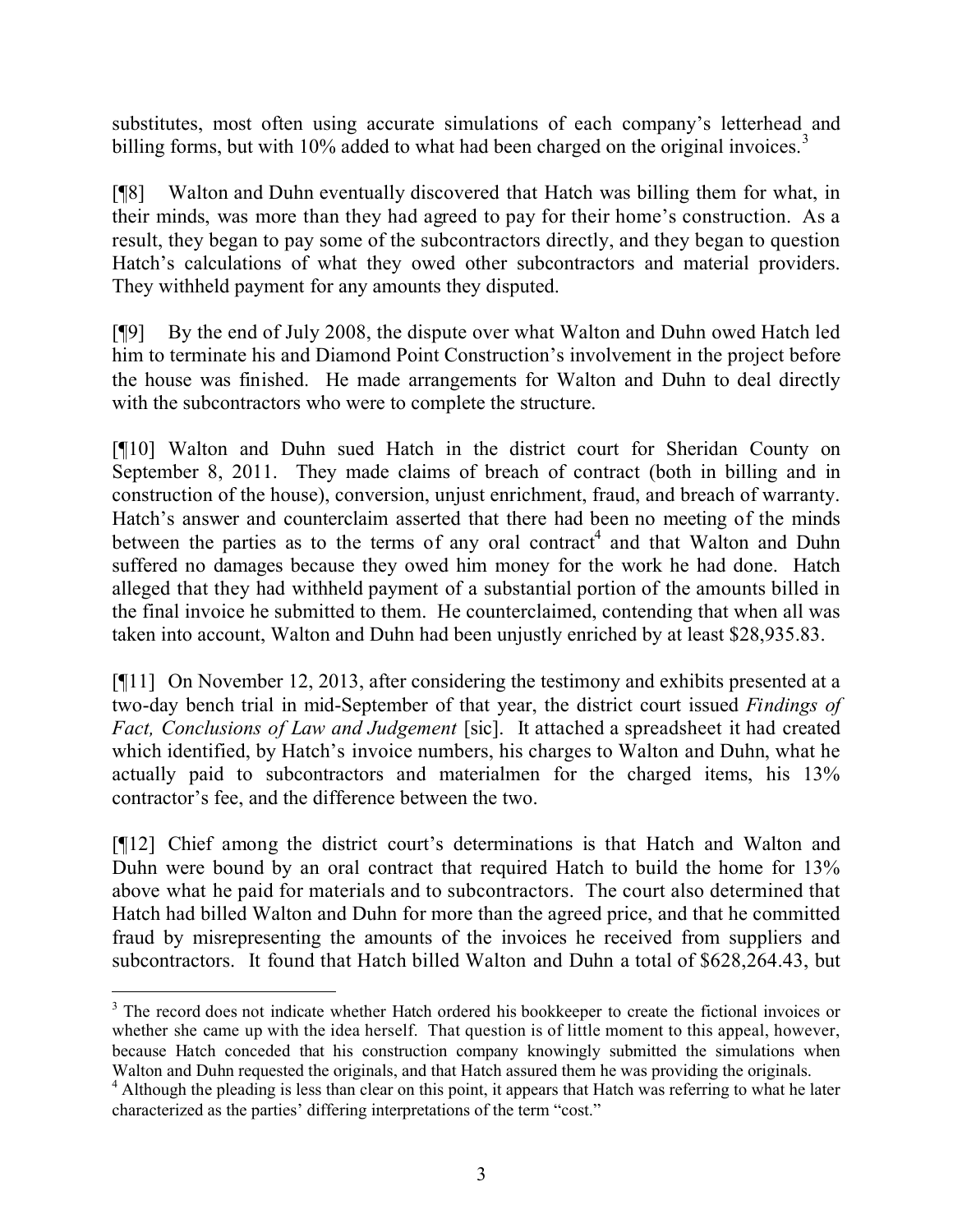that the oral cost-plus contract only allowed him to bill a total of \$565,885.56. Consequently, the court awarded Walton and Duhn the difference between those sums, \$62,378.67, in damages for Hatch's misrepresentations.

[¶13] The district court also determined that the parties' contract carried an implied warranty that Hatch would build the house in a skillful and workmanlike fashion, and that Walton and Duhn had carried their burden of proving that a deck, concrete in the driveway, and an in-floor electrical heating system needed repair as a result of poor workmanship. The court therefore awarded the claimed cost of those repairs, \$15,250.00, as damages for breach of the implied warranty.

[¶14] The district court's conclusions of law also included the following, drawn in large part from proposed findings and conclusions submitted by Walton and Duhn:

> Because fraud occurred, punitive damages and attorney fees can be awarded. Both punitive damages and attorney fees are appropriate, and can be awarded a prevailing plaintiff when a fraud has been committed. *See generally Meduna* [*Alexander v. Meduna*, 2002 WY 83, 47 P.3d 206 (Wyo. 2002)] 2002 WY at ¶ 42-43, ¶ 49. In considering to award punitive damages or attorney's fees, the Court finds that given the egregious and willful conduct of Defendant Hatch, that as the prevailing party, Plaintiffs shall also be awarded their reasonable attorney fees. Counsel for Plaintiff shall submit to the court an affidavit and other information supporting the time expended in representing Plaintiff in this action. That information shall be submitted on or before November 22, 2013.

[¶15] Not surprisingly, Walton and Duhn accepted the court's invitation and filed an application for attorney fees on November  $25, 2013$ .<sup>5</sup> That same day, Hatch filed a motion to alter or amend the damages portion of the court's judgment, contending that the damage award was contrary to evidence that Walton and Duhn paid substantially less than the amounts billed through Hatch's Invoice Nos. 3546 and 3549. He further asserted that because of these underpayments, the Plaintiffs had not paid him the money the court determined he was entitled to under the contract, and that the shortfall exceeded the actual damages award it made on the fraudulent misrepresentation claim. In short, Hatch contended that his misrepresentations caused Walton and Duhn no damage and that they should be ordered to pay what they still owed him.

 $\overline{a}$ 

<sup>&</sup>lt;sup>5</sup> The application noted that Walton and Duhn's counsel handled the case on a contingent fee basis, and did not therefore keep detailed time records. The application offered the court the alternative of awarding the amount of the contingent fee or a lesser amount based on an approximation of the time counsel actually spent.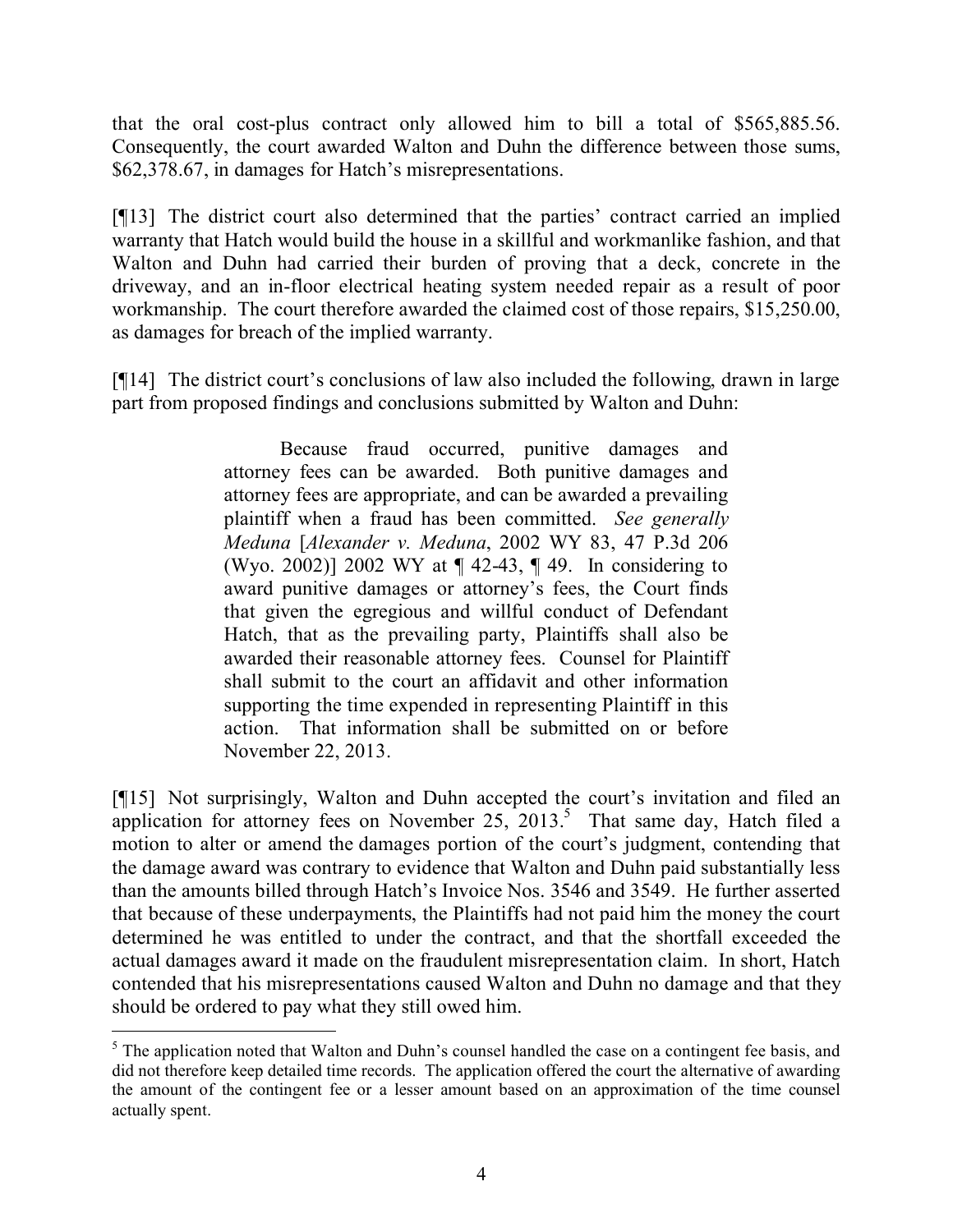[¶16] On February 21, 2014, Hatch filed his notice of appeal from the district court's judgment, noting that the court had not ruled on his motion and that it would be deemed denied on February 25. There is no ruling on the motion in the record.

[¶17] On March 26, 2014, the court ruled on Walton and Duhn's motion for attorney fees. Paradoxically, although it had previously held that those fees would be awarded as a component of punitive damages, it now held that under the American Rule, they could only be recovered if there was a statute or contract providing for such an award. Since there was neither, the application for attorney fees was denied. As noted above, Walton and Duhn timely appealed that ruling.

## **DISCUSSION**

[¶18] Before considering the issues raised, it is important to acknowledge the aspects of the district court's judgment which have not been challenged by either party. No one contests the court's finding that they entered into an oral contract by which Hatch would be paid only for the amounts actually billed by his subcontractors and suppliers, plus an additional 13% for his profit. Moreover, no one contested the findings that, under the contract, Hatch was entitled to be paid \$565,885.56, but that he had billed Walton and Duhn \$628,264.43. Finally, neither Hatch nor Walton and Duhn challenge the court's finding that, in the course of billing Walton and Duhn, Hatch fraudulently misrepresented that the fabricated and inflated invoices used to support his billings were accurate copies of the originals.

## **The Actual Damages Suffered by Virtue of Hatch's Billing Practices**

[¶19] Hatch's first argument assumes that the above findings are correct. However, he contends that even if he was bound to the contract described by the district court, and even if he overbilled Walton and Duhn by slightly more than \$62,378 and misrepresented the authenticity of the copies of the subcontractor invoices he presented, the contract nevertheless required them to pay \$565,885.56, and that Walton and Duhn have not paid that much. He points out that, contrary to the district court's determination, the amount he overbilled can accurately represent the damages suffered by Walton and Duhn only if one accepts the court's finding that they paid him or his subcontractors or suppliers the amounts he billed them. That finding, Hatch contends, is erroneous and cannot be squared with the evidence at trial.

[¶20] When this Court reviews factual findings after a bench trial, we apply a clearly erroneous standard. We accord a degree of deference to the trial court and will decline to reweigh the evidence. However, we will set aside a factual finding that is unsupported by the record, and will do likewise even in the face of some supporting evidence when all of the evidence leaves us with the definite and firm conviction that the trial court has made a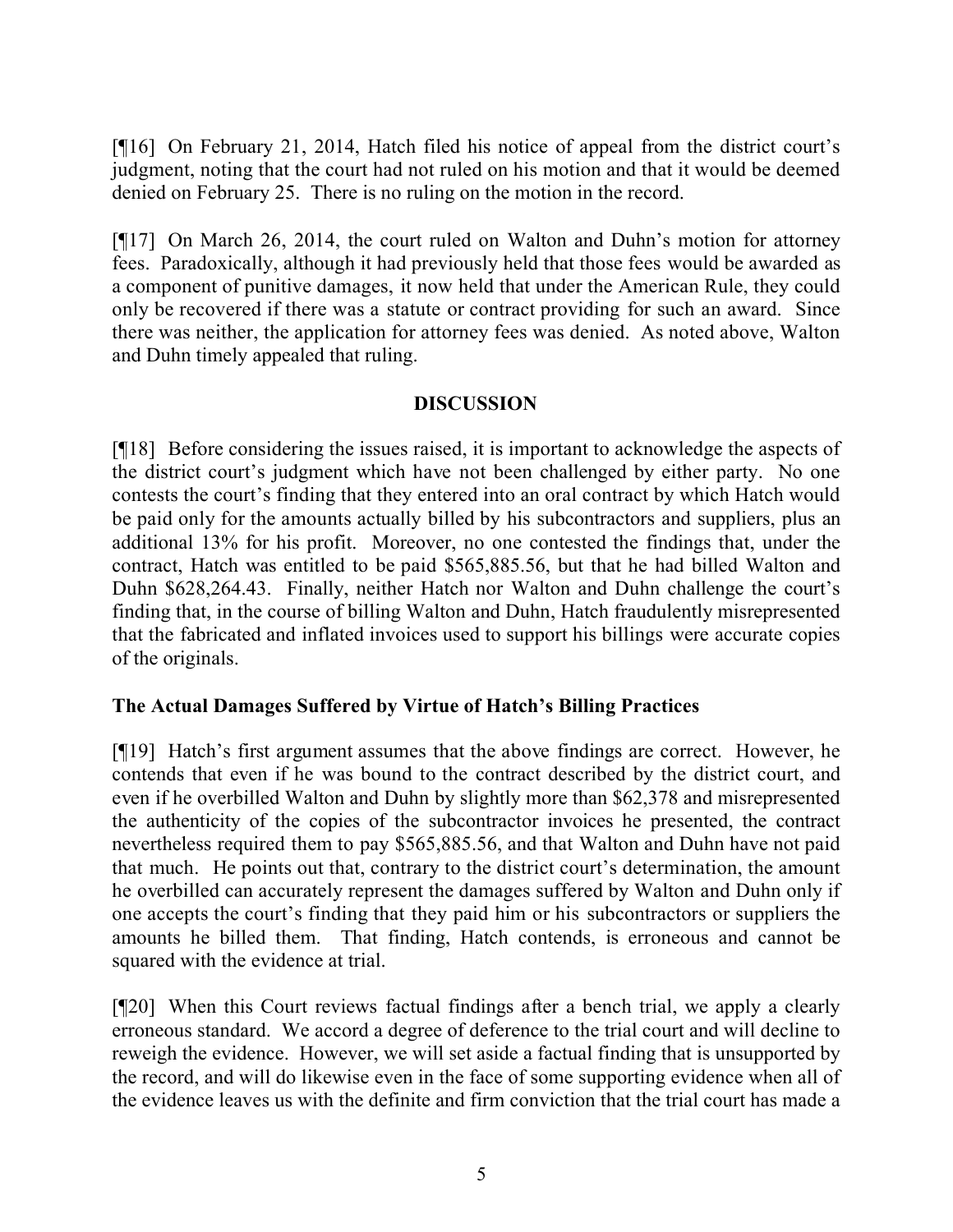mistake. *Garrison v. CC Builders, Inc.,* 2008 WY 34, ¶ 22, 179 P.3d 867, 873-74 (Wyo. 2008). That standard extends to findings as to damages. *Cross v. Berg Lumber Co.*, 7 P.3d 922, 928 (Wyo. 2000).

[¶21] Hatch conceded prior to trial that Walton and Duhn had fully paid all of the invoices he submitted, except for Invoice Nos. 3546 and 3549. When they received the first of these, they met with Hatch to discuss which of the invoiced amounts they would pay and how much of them they would pay, and they then began to contact and pay selected subcontractors directly. Of the \$38,230.59 billed on Invoice 3546, Walton and Duhn paid Hatch \$16,058.45.

[¶22] Invoice No. 3546 contained the following charges:

| <b>CC</b> Insulation      | \$3,068.00               |
|---------------------------|--------------------------|
| <b>Big Horn Interiors</b> | \$16,000.00              |
| <b>Bleumel Plumbing</b>   | \$5,563.01               |
| Sherwin-Williams          | $\mathbb{S}$<br>20.31    |
| Cowboy State Electric     | \$6,800.00               |
| KBM & M (porta toilets)   | 93.70<br>\$              |
| <b>Jobsite Services</b>   | 741.52<br>$\mathbb{S}^-$ |
| Montana Dakota Utilities  | \$<br>28.04              |
| <b>KBL</b> Technologies   | \$5,916.01               |

The district court resolved the evidentiary conflicts relating to this and other invoices in the spreadsheet attached to its judgment. The court concluded that Hatch had overcharged with respect to CC Insulation by \$275.81, that he had overcharged by \$6,000 with respect to Big Horn Exterior, and that he had done the same as to Cowboy State Electric by \$3,400. It also found that Hatch had undercharged his 13% contractor's fee by \$3,712.08. It tallied all these discrepancies together with those found in other invoices in determining the extent to which Walton and Duhn suffered any damages. As noted above, the court calculated the total damages from all the inflated invoices at \$62,378.67.

[¶23] The problem with that conclusion is that Walton and Duhn never paid anyone the amounts Hatch overcharged with respect to those three subcontractors. Mr. Walton himself testified that he paid none of the amount invoiced for CC Insulation to either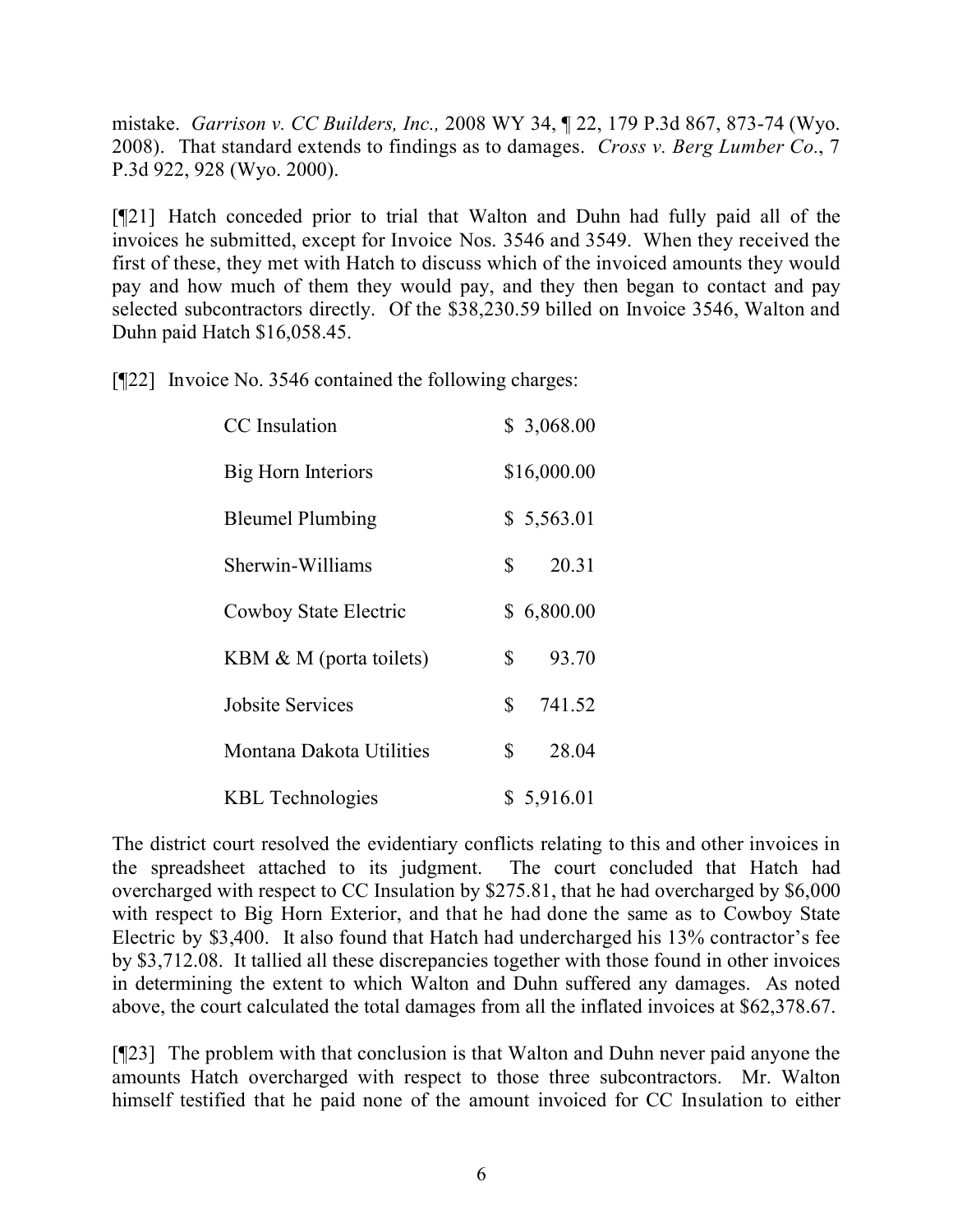Hatch or the subcontractor, and that he did not pay the overcharges on the fabricated copies of the invoices from the other two subcontractors. He instead contacted the subcontractors and paid them or Hatch only the amounts he was obligated to pay under the contract. Therefore, the total amount listed as overcharges relating to those subcontractors on Invoice No. 3546, \$9,675.81, should be deducted from the total damages figure of \$62,378.67, leaving a remainder of \$52,702.86.

[¶24] Invoice No. 3549 presents an even greater discrepancy. That invoice contains the following charges:

| <b>Big Horn Exteriors</b>          | \$18,000.00              |
|------------------------------------|--------------------------|
| American Drywall                   | \$16,360.00              |
| Sherwin-Williams                   | $\mathbb{S}^-$<br>667.38 |
| <b>Bleumel Plumbing</b>            | $\mathbb{S}$<br>289.02   |
| <b>JB</b> Sheetmetal               | \$5,811.00               |
| Knecht Home Center                 | \$17,068.13              |
| <b>Jobsite Services</b>            | \$1,335.64               |
| <b>Sheridan Commercial Company</b> | \$3,488.16               |
| Cowboy State Electric              | \$1,121.35               |
| Forklift Rental                    | \$2,750.00               |

The district court's spreadsheet listed overbillings of \$2,000 for Big Horn Exteriors, \$3,022 for American Drywall, \$741.52 for Jobsite Services, and \$606.70 for Cowboy State Electric. Once again, however, Walton and Duhn did not pay the amounts Hatch overbilled.

[¶25] They contacted Big Horn Exteriors, American Drywall, and JB Sheetmetal, and paid them only what they actually owed. They likewise did not pay the amount Hatch overbilled for Jobsite Services. The same is true with respect to Cowboy State Electric. After receiving Invoice No. 3549, Walton and Duhn issued a check to Hatch for \$3,400, which represents what they at that time actually still owed Cowboy State Electric. Hatch in turn wrote a check to Cowboy State Electric for \$3,914.65. Subtracting Walton's \$3,400 from that amount yields \$514.65, the amount which the district court determined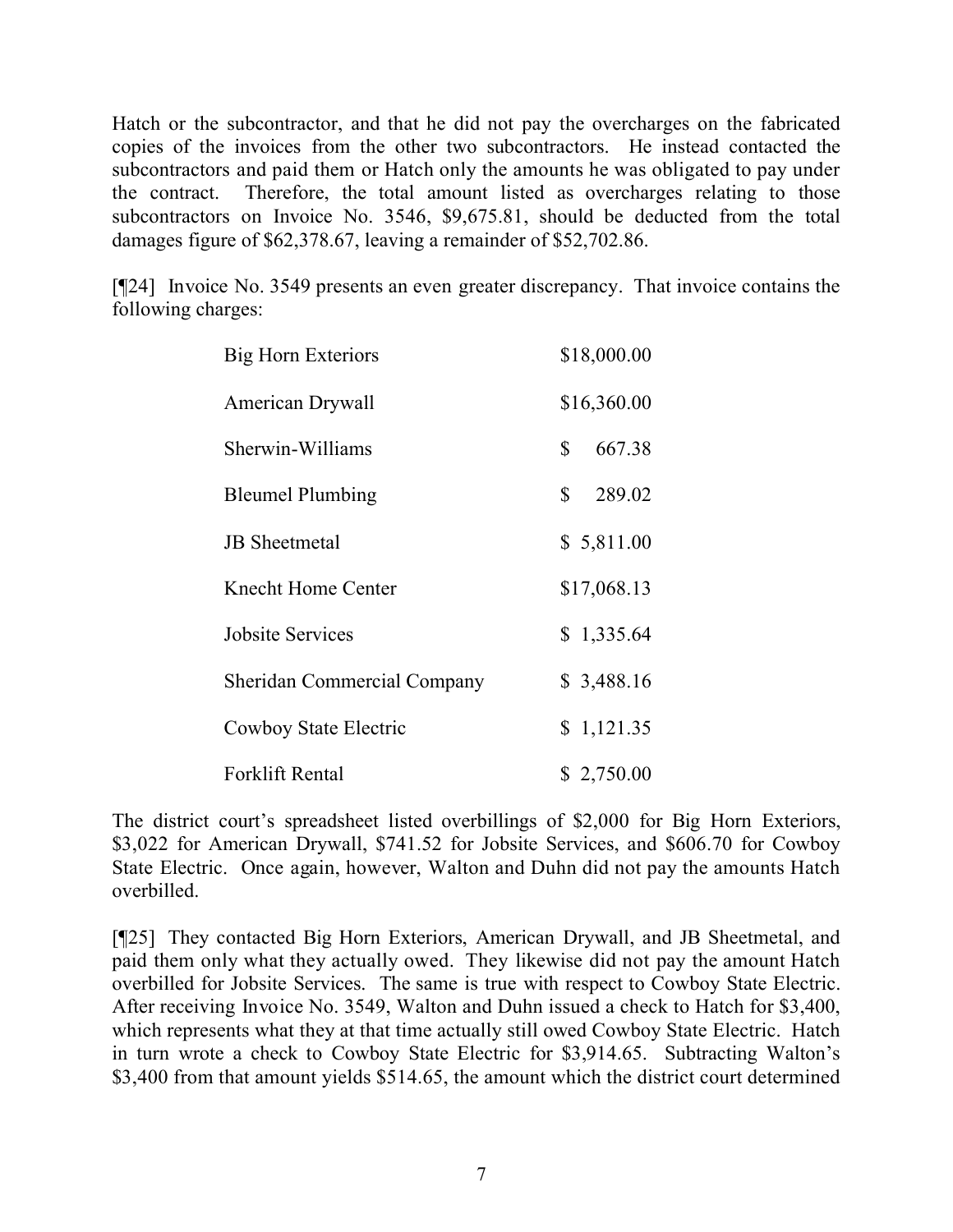was all Walton and Duhn owed the electrician with respect to Invoice No. 3549 and what they paid Hatch.

[¶26] Walton and Duhn did not therefore pay any portion of the amounts they were overbilled in relation to those four subcontractors, which totals \$6,370.22. After adjusting the district court's total damages figure for the errors relating to Invoice No. 3546, we were left with \$52,702.86. We must now deduct an additional \$6,370.22, leaving a remainder of \$46,332.64.

[¶27] However, we are still not finished with Invoice No. 3549. During crossexamination regarding both that invoice and documents relating to it, Walton conceded that Hatch had written checks to four subcontractors or suppliers we did not discuss above. He agreed that, consistent with the invoice, Hatch wrote a check to Sherwin-Williams for \$667.38, a check to Bleumel Plumbing for \$289.02, and two checks totaling \$3,488.16 to Sheridan Commercial Company. His testimony, along with documentary evidence, also indicated that Hatch wrote two checks to Knecht Home Center totaling \$21,158.15 for materials used in the home. One for \$17,311.30 roughly corresponded to the amount listed on Invoice No. 3549, and one for \$3,846.85 was apparently for partial payment of the balance listed on Knecht's April 30, 2008 statement to Hatch, which had not been included on any of Hatch's invoices to Walton and Duhn after that date.<sup>6</sup>

[¶28] Hatch's checks to those businesses totaled \$25,602.71, and Mr. Walton conceded he paid Hatch only \$9,398.03 toward that sum. The difference, \$16,204.68, must be deducted from our previously adjusted figure of \$46,332.64, which means that damages of \$30,127.96 resulted from Hatch's misrepresentations. Therefore, while we conclude that Walton and Duhn did in fact suffer damages as the result of Hatch's misrepresentations concerning the invoices, we find the damage calculation to be incorrect and set it aside. The district court should correct the award on remand.

## **Evidence of Breach of the Implied Warranty**

[¶29] Hatch contends that Walton and Duhn introduced no expert testimony as to whether he breached the implied warranty that he would build their house in a skillful and workmanlike manner and otherwise failed to carry their burden of proving a breach of the warranty. Proving a breach of the warranty of this kind requires evidence of a violation of the standard of workmanship. 13 Am. Jur. 2d *Building and Construction Contracts* §§ 12, 29 (updated Feb. 2015); *Carter v. Krueger*, 916 S.W.2d 932, 935 (Tenn. Ct. App. 1995). As is also the case in tort actions, that in turn requires the testimony of someone with sufficient expertise to set out the appropriate standard of care and describe

<sup>6</sup> The \$17,068.13 listed on Invoice No. 3549 is apparently the balance due on that April statement, less Knecht's finance charge, plus the new charges listed on Knecht's May 31, 2008 statement, less its finance charge.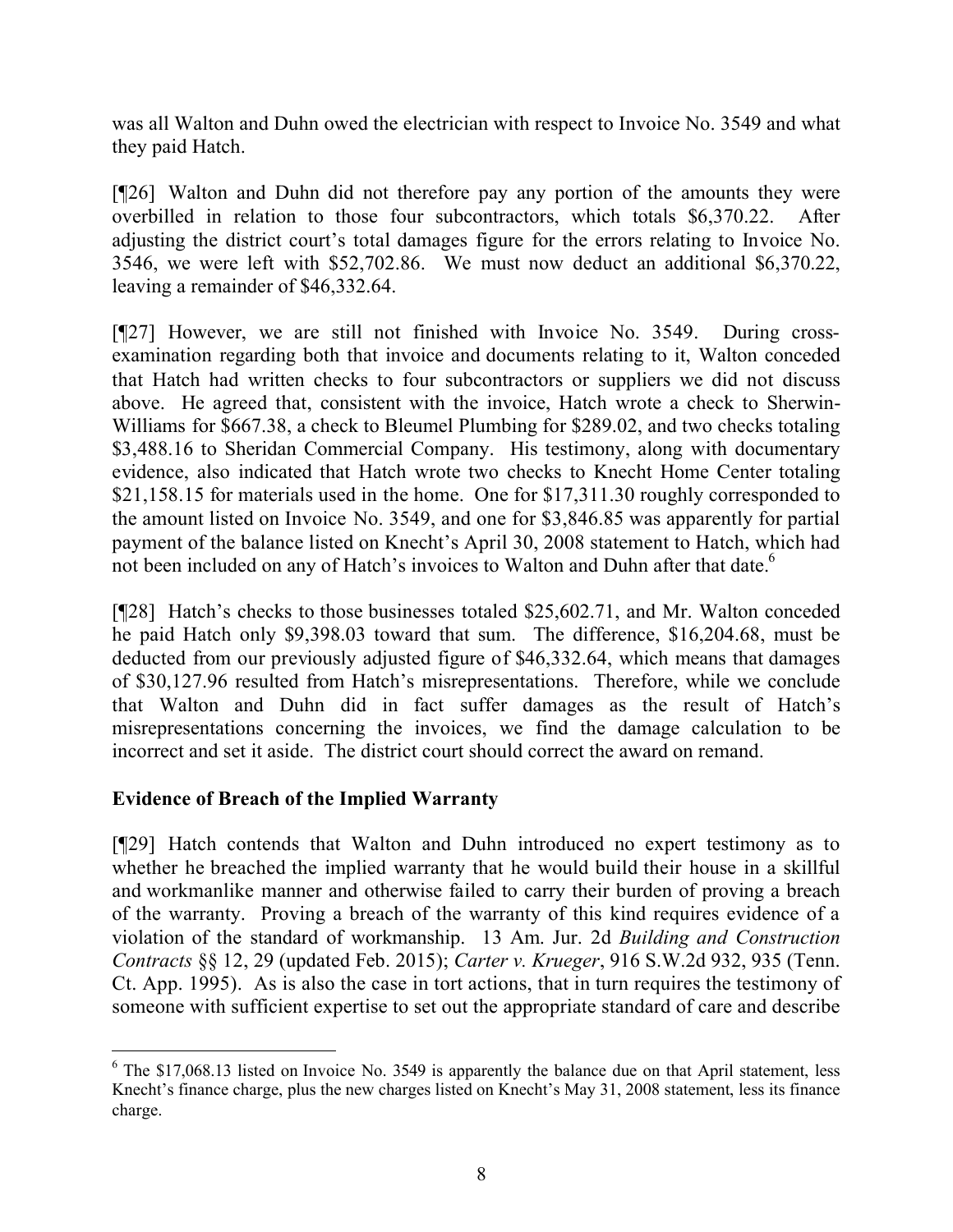how the contractor fell below it. *Kemper Architects, P.C. v. McFall, Konkel & Kimball Consulting Eng'rs*, 843 P.2d 1178, 1186 (Wyo. 1992). One must produce witnesses who can identify an alleged construction defect with some particularity, show that the contractor's acts or omissions created the defect, and show that those acts or omissions derived from the contractor's failure to exercise, with respect to that specific defective aspect of the project, the level of skill and workmanship expected of others in his profession. *See Carter*, 916 S.W.2d at 935.

[¶30] Whether a suit sounds in tort or contract, if the law requires expert testimony to show that the defendant's conduct is subject to a standard, and that his specific acts or omissions violated that standard, a plaintiff who introduces no such expert testimony to establish a breach of the standard raises no fact issue to submit to the trier of fact. *Govin v. Hunter*, 374 P.2d 421, 424 (Wyo. 1962). *See also Garaman, Inc. v. Williams*, 912 P.2d 1121, 1124 (Wyo. 1996) (where such evidence is lacking, a district court may properly grant judgment as a matter of law).

[¶31] Mr. Walton complained about the columns supporting the main-floor deck on the southwest side of his house.<sup>7</sup> He testified that a structural engineer assessed the situation, and that the engineer said the deck was not structurally sound because it needed to have a column added "in the middle on the basement." Consequently, he hired another contractor to rectify the problem. That was the full extent of his testimony on the breach of warranty issue.

[¶32] Ms. Duhn testified as to the complaints she and Walton had about the quality of construction. Of those that are relevant to this appeal, she referred to Walton's complaint about the deck column and said they paid \$6,100 to fix that problem and to replace some broken concrete on the basement-level patio under the deck. She also appeared  $\delta$  to claim that, because there were pools of water next to the house, they paid \$8,500 to have the soil graded so the water would flow away from it and not go into the ground. Finally, she testified that they could not figure out how to make the radiant floor heating system work, so they paid an electrician \$650 to solve the problem, which she claimed was that "the electric part wasn't hooked up properly."

 $\overline{a}$ <sup>7</sup> Walton first said the plans and specifications required four columns to support the deck, then corrected himself and stated that three were specified to run from the basement/patio level to the deck and three were to run from the deck to the roof. However, the plans for the house show that five decorative columns were to be placed on the deck, and that three wrapped columns of unspecified materials were to support the deck.

<sup>&</sup>lt;sup>8</sup> We exercise some caution here. Her brief testimony conveys to us that she was talking about dirt work. Although she never mentioned concrete, the district court characterized this as work on a driveway that was supposed to be constructed from concrete. This lack of specificity as to the nature of the claimed defect can hardly be said sufficient to support a breach of warranty allegation.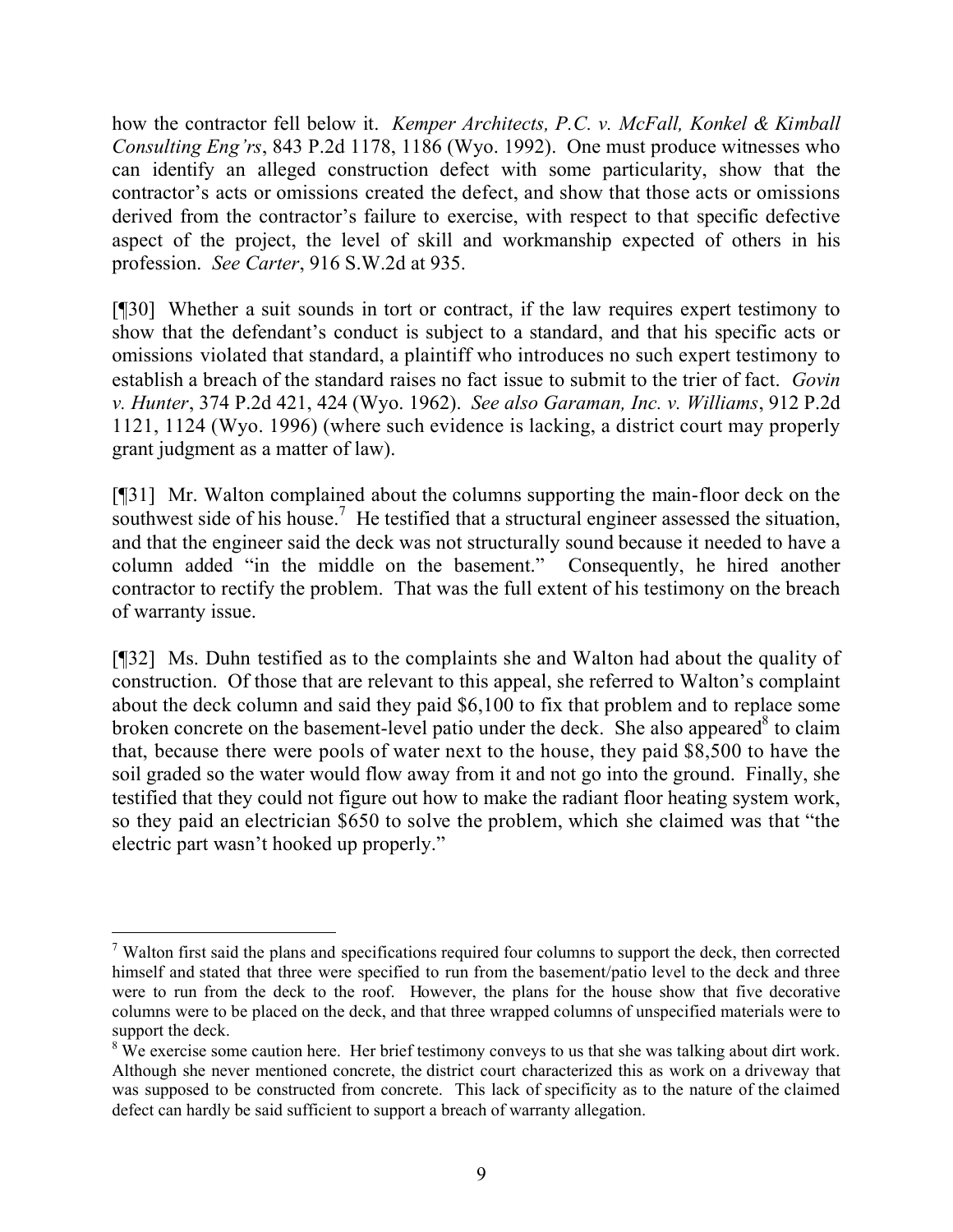[¶33] From this limited testimony, the district court determined that "Plaintiff[]s paid \$6,100.00 to repair the deck, \$8,500.00 to repair the driveway and \$650.00 to repair the in-floor hea[t]ing/electrical" due to Hatch's breach of his implied warranty to construct the home in a skillful and workmanlike manner. There are several problems with this determination.

[¶34] As to the alleged insufficiency of the columns supporting the deck, there was no evidence that the structure was not built according to the plans and specifications Walton and Duhn provided to Hatch, or that its allegedly unsound nature resulted from poor construction rather than poor engineering by the architect from whom Walton and Duhn purchased the plans. It is well settled that a contractor who follows the plans and specifications provided by an owner is not liable for defects in a building due to faulty design, because a contractor guarantees only the skill with which he performs his work, not the sufficiency of the plans and specifications. *Farmer v. Rickard*, 2007 WY 19, ¶ 14, 150 P.3d 1185, 1191 (Wyo. 2007). Absent evidence that Hatch deviated from the plans in erecting the columns and deck, the district court had no legal basis for finding that he breached his implied warranty in that regard.

[¶35] Similarly, Walton and Duhn produced no evidence of a defect in the concrete driveway caused by faulty workmanship, and there was no evidence that Walton and Duhn spent \$8,500 to repair such a defect. Ms. Duhn testified to spending that much to resolve drainage issues to prevent water from going into the ground around the foundation. Moreover, no expert evidence was presented to establish the standard of workmanship required with respect to those aspects of the construction, or to show that any problems were created by Hatch's failure to meet that standard, rather than some other cause. 9 We can find no evidence sufficient to establish even the rudiments of an implied warranty claim relating to Walton's \$8,500 expenditure.

[¶36] With respect to the radiant floor heating, Ms. Duhn's assertion that "the electric part wasn't hooked up properly" so that they could figure out how to make the system work hardly suffices as an expert explanation of how it was hooked up or why it was wrong to do it that way. It certainly does not show that the alleged defect was a deviation from the standard of skill and workmanship expected of Hatch or his subcontractors.

[¶37] In sum, Walton and Duhn attempted to prove a breach of the implied warranty by showing little more than that something was not right with three aspects of their house, and that they paid to have additional work done in those areas. The district court seems to have adopted that view. As noted above, however, expert testimony was required to

 <sup>9</sup> Other possible causes include two solid weeks of rain and resulting subsidence after the foundation was backfilled, and the dissolution of Hatch's and Walton's relationship before the site was ready for final landscaping. Nothing in the record indicates that the contract required landscaping work.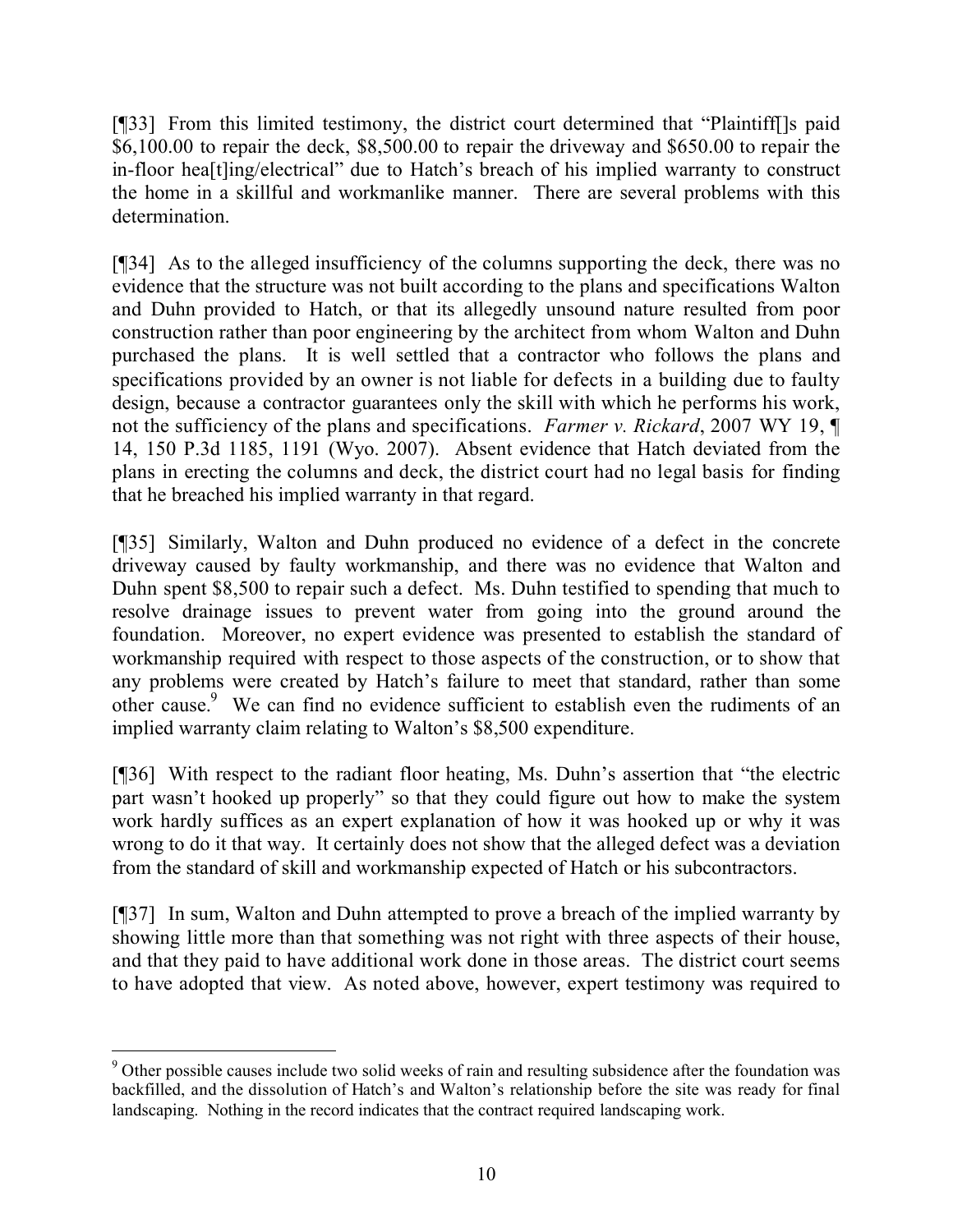prove a defect resulted from substandard workmanship as a matter of law. Accordingly, we reverse and remand for elimination of this award from the judgment.

# **Request for Attorney Fees**

[¶38] In their proposed findings of fact and conclusions of law, Walton and Duhn suggested that the district court impose punitive damages to compel Hatch to disgorge the 13% profit he made on their home, and that it award them attorney fees as punitive damages. In its original order, the court allowed Hatch to keep his profit. The judgment indicated that they might nevertheless be able to recover attorney fees. The judgment is not entirely clear as to whether the district court intended to award attorney fees as a form of punitive damages, or if it believed that attorney fees might somehow be awarded independently because fraud was found.

[¶39] Walton and Duhn consequently filed a request for their attorney fees. The district court denied that request, concluding that it could award attorney fees only if a contract or statute permitted them to be awarded.

[¶40] In its original judgment, the district court cited *Alexander v. Meduna*, 2002 WY 83, 47 P.3d 206 (Wyo. 2002), suggesting that Walton might be awarded attorney fees in this case. However, in its order denying their request for fees, the district court noted that under the American Rule regarding attorney fees, each party to civil litigation must pay his own litigation costs, unless an express contractual or statutory provision says otherwise. Walton and Duhn now argue that the district court was correct in the judgment, but that it erred in its later order.

[¶41] *Alexander* holds that attorney fees are recoverable under the American Rule only where a contractual or statutory provision authorizes such recovery, or as a form of punitive damages when such damages can properly be awarded. *Alexander*, ¶ 49, 47 P.3d at 220-21. As to the propriety of awarding punitive damages, *Alexander* harkens back to *Farmers Insurance Exchange v. Shirley*, 958 P.2d 1040 (Wyo. 1998). *Alexander*, ¶ 42, 47 P.3d at 219.

[¶42] In *Shirley*, this Court applied factors the United States Supreme Court held to be proper in *BMW of North America, Inc. v. Gore*, 517 U.S. 559, 116 S.Ct. 1589, 134 L.Ed.2d 809 (1996), and cited with approval factors adopted by the Supreme Court of Alabama. 10 The factors approved in *Shirley* are:

> (1) Punitive damages should bear a reasonable relationship to the harm that is likely to occur from the defendant's conduct

 <sup>10</sup> *Green Oil v. Hornsby*, 539 So.2d 218, 223-24 (Ala. 1989), and the concurring opinion of Justice Houston in *Aetna Life Ins. Co. v. Lavoie*, 505 So.2d 1050, 1062 (Ala. 1987).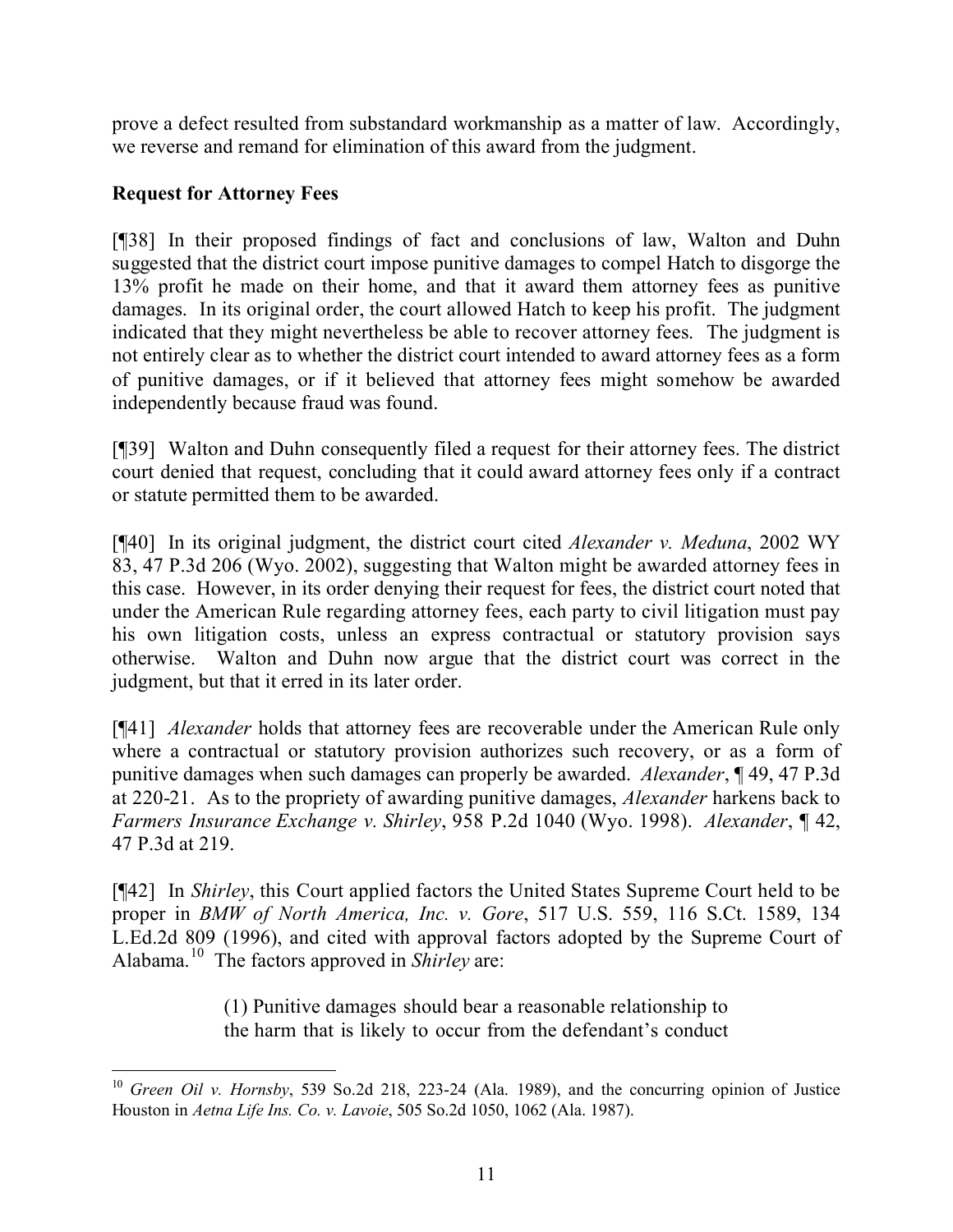as well as to the harm that actually has occurred. If the actual or likely harm is slight, the damages should be relatively small. If grievous, the damages should be much greater.

(2) The degree of reprehensibility of the defendant's conduct should be considered. The duration of this conduct, the degree of the defendant's awareness of any hazard which his conduct has caused or is likely to cause, and any concealment or "cover-up" of that hazard, and the existence and frequency of similar past conduct should all be relevant in determining this degree of reprehensibility.

(3) If the wrongful conduct was profitable to the defendant, the punitive damages should remove the profit and should be in excess of the profit, so that the defendant recognizes a loss.

(4) The financial position of the defendant would be relevant.

(5) All the costs of litigation should be included, so as to encourage plaintiffs to bring wrongdoers to trial.

(6) If criminal sanctions have been imposed on the defendant for his conduct, this should be taken into account in mitigation of the punitive damages award.

(7) If there have been other civil actions against the same defendant, based on the same conduct, this should be taken into account in mitigation of the punitive damages award.

*Shirley*, 958 P.2d at 1044. There is no right to punitive damages, which are awarded to punish conduct involving some element of outrage similar to that usually found in a crime. *Alexander*, ¶¶ 40-41, 47 P.3d at 218 (citing *Sheridan Commercial Park, Inc. v. Briggs*, 848 P.2d 811, 817-18 (Wyo. 1993)).

[¶43] We review a decision awarding or declining to award punitive damages for an abuse of discretion. *Rosty v. Skaj*, 2012 WY 28, ¶ 33, 272 P.3d 947, 958 (Wyo. 2012) (citing *Alexander*, ¶ 41, 47 P.3d at 219). As we have explained:

> A court does not abuse its discretion unless it acts in a manner which exceeds the bounds of reason under the circumstances. Our review entails evaluation of the sufficiency of the evidence to support the district court's decision, and we afford the prevailing party every favorable inference while